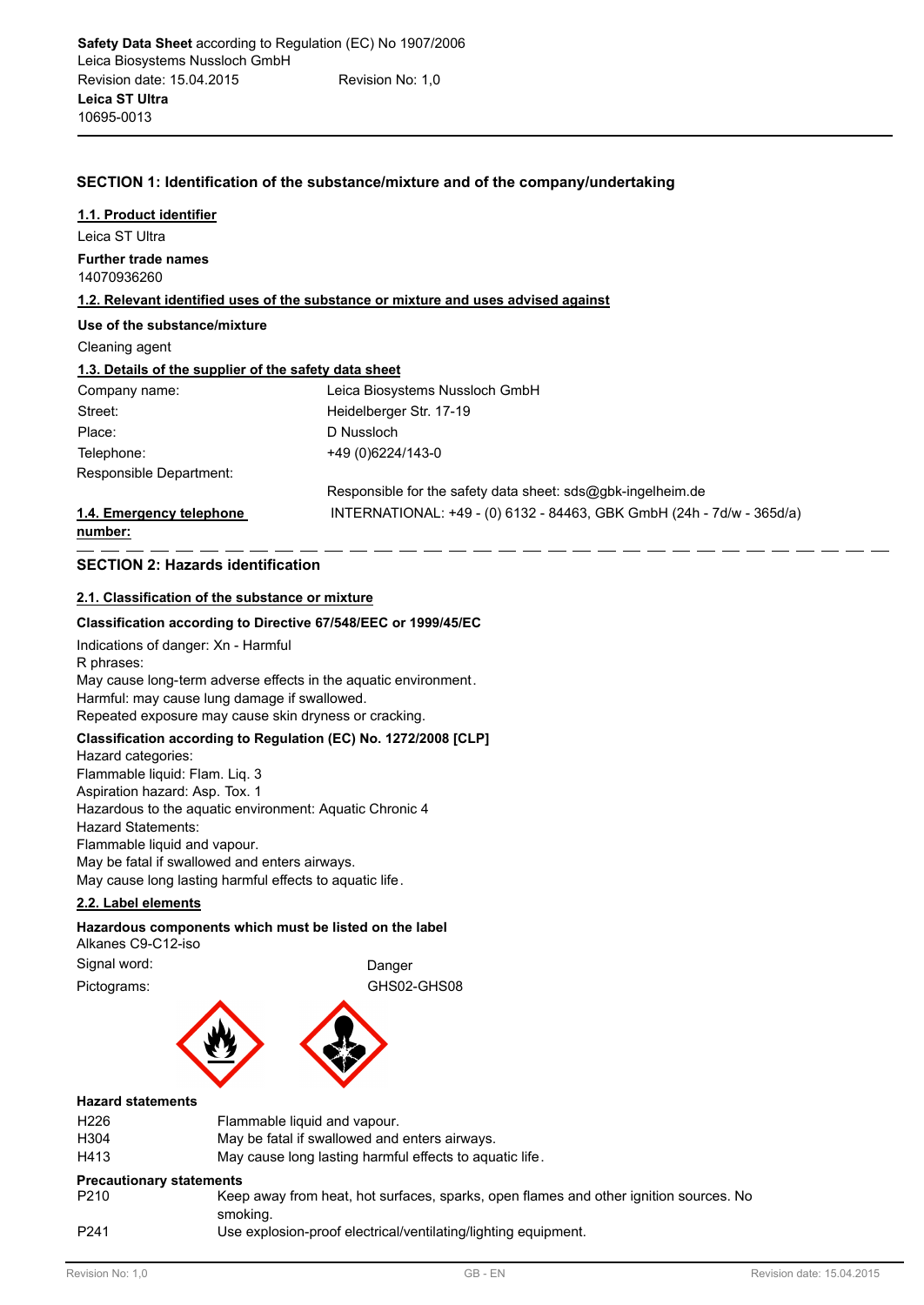| P280                                  | Wear protective gloves/protective clothing/eye protection/face protection.                             |
|---------------------------------------|--------------------------------------------------------------------------------------------------------|
| P301+P310                             | IF SWALLOWED: Immediately call a POISON CENTER/doctor.                                                 |
| P303+P361+P353                        | IF ON SKIN (or hair): Take off immediately all contaminated clothing. Rinse skin with<br>water/shower. |
| P405                                  | Store locked up.                                                                                       |
| Special labelling of certain mixtures |                                                                                                        |
| EUH066                                | Repeated exposure may cause skin dryness or cracking.                                                  |
|                                       |                                                                                                        |

#### **2.3. Other hazards**

No data available.

# **SECTION 3: Composition/information on ingredients**

### **3.2. Mixtures**

## **Hazardous components**

| <b>EC No</b>      | Chemical name                                                       | Quantity     |
|-------------------|---------------------------------------------------------------------|--------------|
| CAS No            | Classification according to Directive 67/548/EEC                    |              |
| Index No          | Classification according to Regulation (EC) No. 1272/2008 [CLP]     |              |
| <b>REACH No</b>   |                                                                     |              |
| 292-459-0         | Alkanes C9-C12-iso                                                  | $95 - 100 %$ |
| 90622-57-4        | Xn - Harmful R53-65-66                                              |              |
|                   | Flam. Lig. 3, Asp. Tox. 1, Aguatic Chronic 4; H226 H304 H413 EUH066 |              |
| 101-2119472146-39 |                                                                     |              |

Full text of R-, H- and EUH-phrases: see section 16.

## **SECTION 4: First aid measures**

# **4.1. Description of first aid measures**

#### **General information**

Remove contaminated soaked clothing immediately. If you feel unwell, seek medical advice.

#### **After inhalation**

Move to fresh air in case of accidental inhalation of vapours. In the event of symptoms refer for medical treatment.

#### **After contact with skin**

Wash off immediately with plenty of water and soap for at least 15 minutes. Consult a physician.

## **After contact with eyes**

Rinse immediately with plenty of water, also under the eyelids, for at least 15 minutes. Consult (eye) doctor immediately.

#### **After ingestion**

Summon a doctor immediately. Rinse out mouth and give plenty of water to drink. Never give anything by mouth to an unconscious person. Induce vomiting only upon the advice of a physician.

#### **4.2. Most important symptoms and effects, both acute and delayed**

No data available.

**4.3. Indication of any immediate medical attention and special treatment needed** Treat symptoms.

# **SECTION 5: Firefighting measures**

#### **5.1. Extinguishing media**

## **Suitable extinguishing media**

Foam, carbon dioxide (CO2), dry chemical, water-spray.

# **Unsuitable extinguishing media**

Full water jet.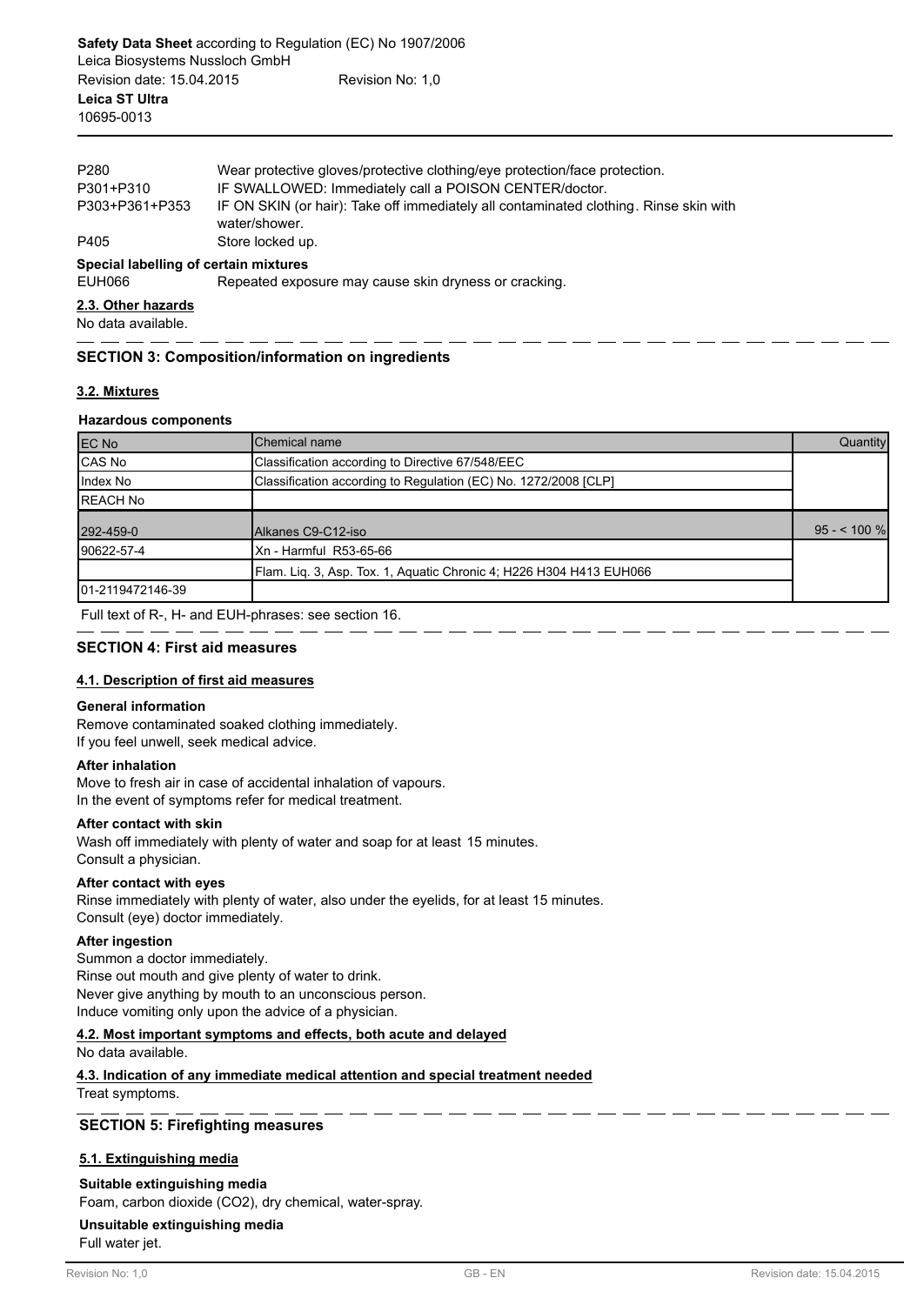#### **5.2. Special hazards arising from the substance or mixture**

Fire may produce: Carbon monoxide and carbon dioxide

#### **5.3. Advice for firefighters**

No data available.

# **Additional information**

No data available.

### **SECTION 6: Accidental release measures**

# **6.1. Personal precautions, protective equipment and emergency procedures**

Not required.

#### **6.2. Environmental precautions**

Do not discharge into the drains/surface waters/ground water.

#### **6.3. Methods and material for containment and cleaning up**

Soak up with inert absorbent material (e.g. sand, silica gel, acid binder, universal binder). Shovel into suitable container for disposal. Clean contaminated surface thoroughly.

# **6.4. Reference to other sections**

Observe protective instructions (see Sections 7 and 8). Information for disposal see section 13.

### **SECTION 7: Handling and storage**

#### **7.1. Precautions for safe handling**

#### **Advice on safe handling**

Keep container tightly closed. Vapours are heavier than air and spread along ground. Avoid contact with the skin and the eyes. In case of insufficient ventilation, especially in confined areas. Do not breathe vapours or spray mist.

#### **Advice on protection against fire and explosion**

No particular requirements.

#### **7.2. Conditions for safe storage, including any incompatibilities**

#### **Requirements for storage rooms and vessels**

No particular requirements.

#### Not required. **Further information on storage conditions**

#### **7.3. Specific end use(s)**

No data available.

#### **SECTION 8: Exposure controls/personal protection**

## **8.1. Control parameters**

## No data available. **Additional advice on limit values**

# **8.2. Exposure controls**

# **Protective and hygiene measures**

Wash hands before breaks and immediately after handling the product .

When using do not eat, drink or smoke.

Treat subsequently with skin cream.

Take off immediately all contaminated clothing.

Avoid contact with skin, eyes and clothing.

# **Eye/face protection**

Tightly fitting goggles (EN 166).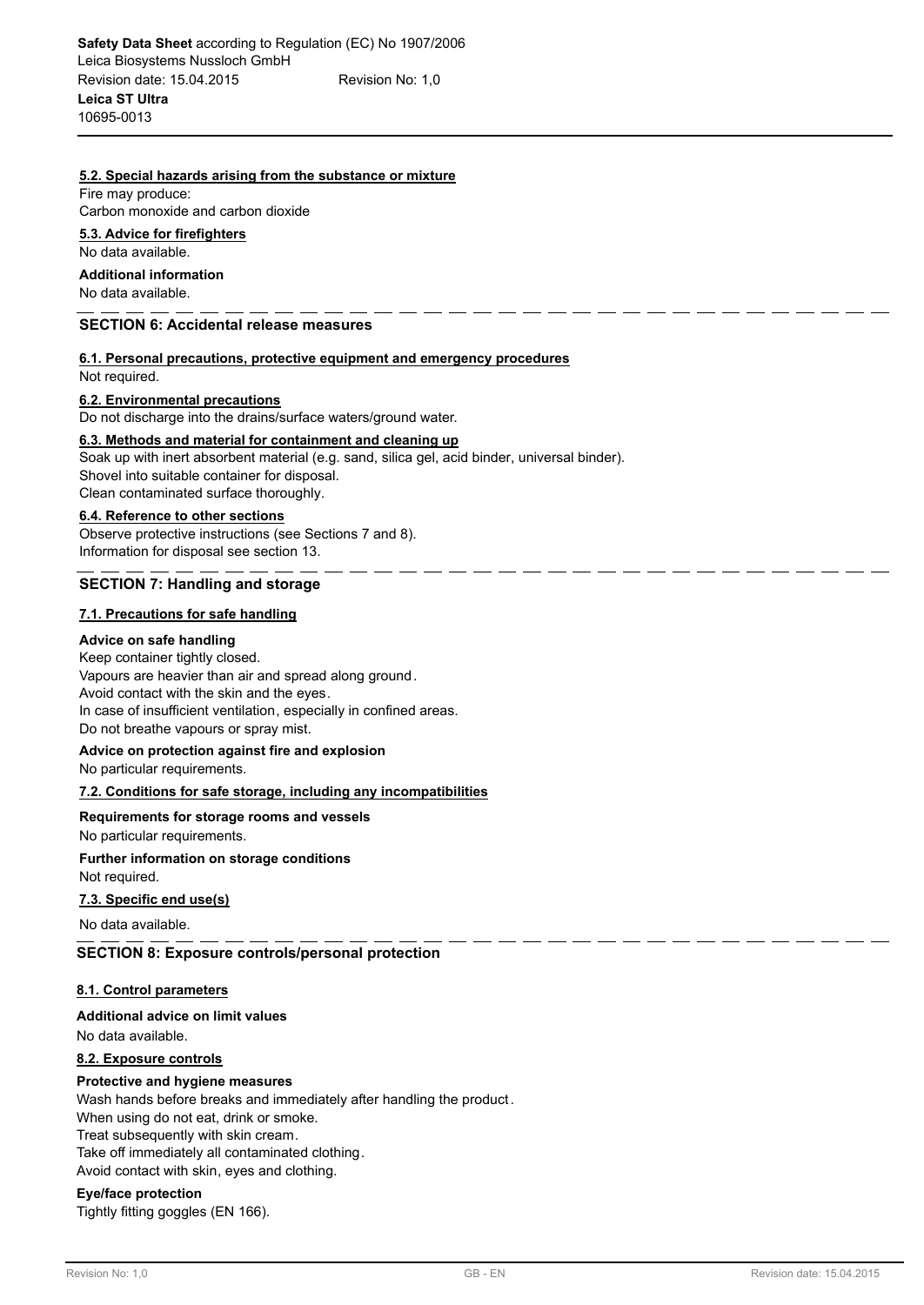### **Hand protection**

Protective gloves resistant to chemicals made of nitrile, minimum coat thickness 0.4 mm, permeation resistance (wear duration) approx. 480 minutes, i.e. protective glove < Camatril Velours 730> made by www.kcl.de.

This recommendation refers exclusively to the chemical compatibility and the lab test conforming to EN 374 carried out under lab conditions.

Requirements can vary as a function of the use. Therefore it is necessary to adhere additionally to the recommendations given by the manufacturer of protective gloves.

#### **Respiratory protection**

In case of insufficient ventilation wear suitable respiratory equipment (gas filter type A) (EN 14387).

# **SECTION 9: Physical and chemical properties**

| 9.1. Information on basic physical and chemical properties |  |  |  |
|------------------------------------------------------------|--|--|--|
|                                                            |  |  |  |

| Physical state:                                     | Liguid                    |                      |
|-----------------------------------------------------|---------------------------|----------------------|
| Colour:                                             | Colourless                |                      |
| Odour:                                              | Odourless                 |                      |
|                                                     |                           |                      |
| Changes in the physical state                       |                           |                      |
| Melting point:                                      | $\leq$ - 50 °C            | $^{\star})$          |
| Initial boiling point and boiling range:            | 173 - 193 °C              | $^{\ast})$           |
| Flash point:                                        | 56 °C                     |                      |
| Lower explosion limits:                             | 0,6 vol. %                | $^{\star})$          |
| Upper explosion limits:                             | 7 vol. %                  | $\boldsymbol{^{*}})$ |
| Vapour pressure:<br>(at 20 $^{\circ}$ C)            | $0.66$ hPa                |                      |
| Density (at 20 °C):                                 | $0,765$ g/cm <sup>3</sup> |                      |
| Water solubility:<br>(at 20 $°C$ )                  | $< 0.1$ g/L               |                      |
| Ignition temperature:                               |                           | $^{\star})$          |
| 9.2. Other information                              |                           |                      |
| No data available.                                  |                           |                      |
| <b>SECTION 10: Stability and reactivity</b>         |                           |                      |
| 10.1. Reactivity                                    |                           |                      |
| No decomposition if stored and applied as directed. |                           |                      |
| 10.2. Chemical stability                            |                           |                      |
| No data available.                                  |                           |                      |
| 10.3. Possibility of hazardous reactions            |                           |                      |
| No hazardous reactions known.                       |                           |                      |
| 10.4. Conditions to avoid                           |                           |                      |

#### No data available.

### **10.5. Incompatible materials**

No data available.

**10.6. Hazardous decomposition products**

No decomposition if stored normally.

# **SECTION 11: Toxicological information**

### **11.1. Information on toxicological effects**

**Acute toxicity**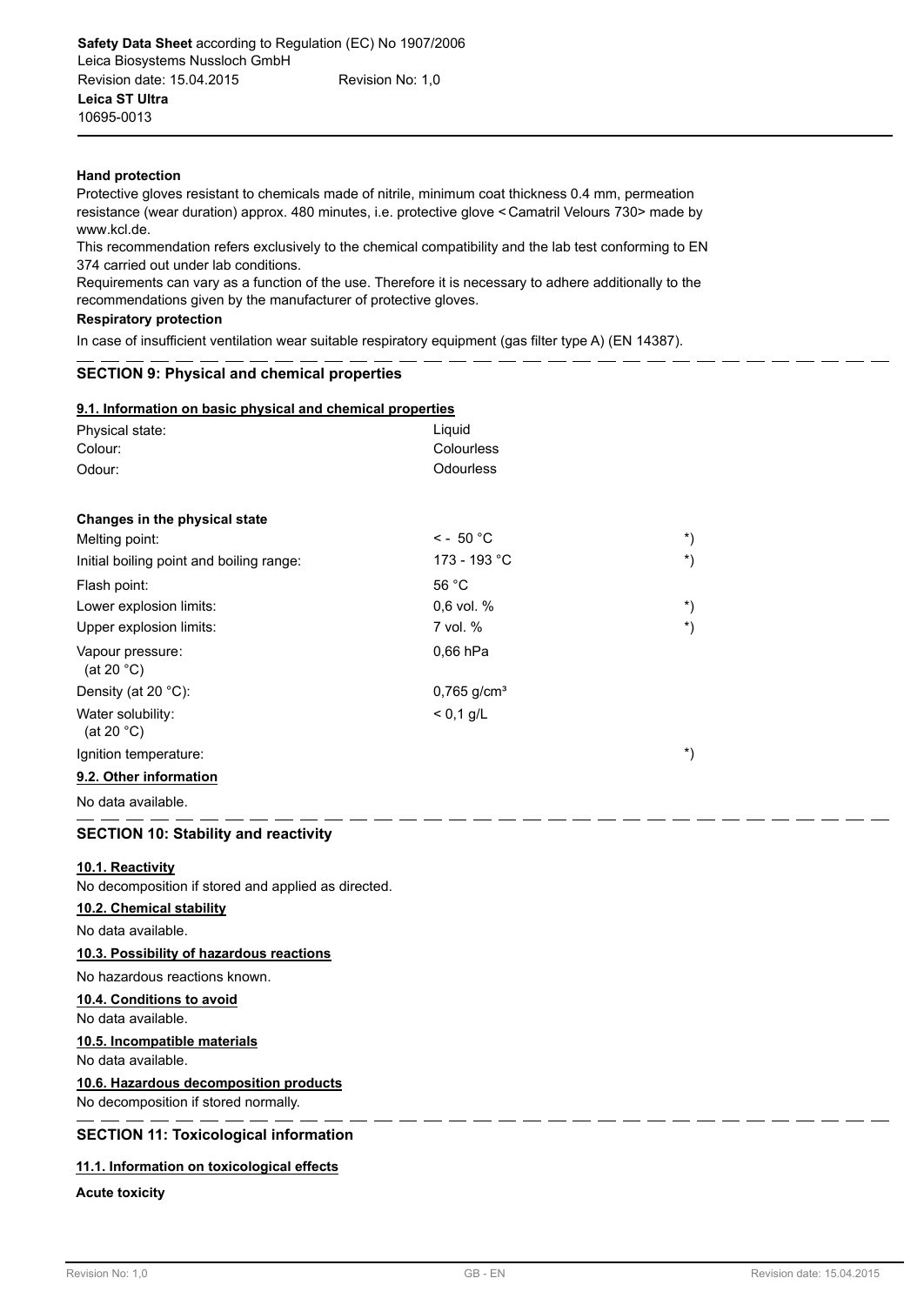Based on available data, the classification criteria are not met. Alkanes C9-C12-iso CAS-No. 90622-57-4 LD50/oral/rat: > 10000 mg/kg

# **Irritation and corrosivity**

Based on available data, the classification criteria are not met.

## **Sensitising effects**

Based on available data, the classification criteria are not met.

# **STOT-single exposure** Based on available data, the classification criteria are not met.

**Severe effects after repeated or prolonged exposure** Repeated exposure may cause skin dryness or cracking.

**Carcinogenic/mutagenic/toxic effects for reproduction** Based on available data, the classification criteria are not met. **Aspiration hazard**

# May be fatal if swallowed and enters airways.

# **SECTION 12: Ecological information**

# **12.1. Toxicity**

Ecological data are not available. **12.2. Persistence and degradability**

No data available.

# **12.3. Bioaccumulative potential**

No data available.

# **12.4. Mobility in soil**

No data available.

# **12.5. Results of PBT and vPvB assessment**

No data available.

# **12.6. Other adverse effects**

No data available.

# **SECTION 13: Disposal considerations**

# **13.1. Waste treatment methods**

## **Advice on disposal**

Should not be disposed of with household waste. Waste disposal according to local regulations.

# **Contaminated packaging**

Waste disposal according to local regulations.

# **SECTION 14: Transport information**

#### **Land transport (ADR/RID)**

| 14.1. UN number:                  | <b>UN 3295</b>               |
|-----------------------------------|------------------------------|
| 14.2. UN proper shipping name:    | HYDROCARBONS, LIQUID, N.O.S. |
| 14.3. Transport hazard class(es): | 3                            |
| 14.4. Packing group:              | Ш                            |
| Hazard label:                     | 3                            |
|                                   |                              |
| Classification code:              | F <sub>1</sub>               |
| Limited quantity:                 | 5 L / 30 kg                  |
| Transport category:               | 3                            |
| Hazard No:                        | 30                           |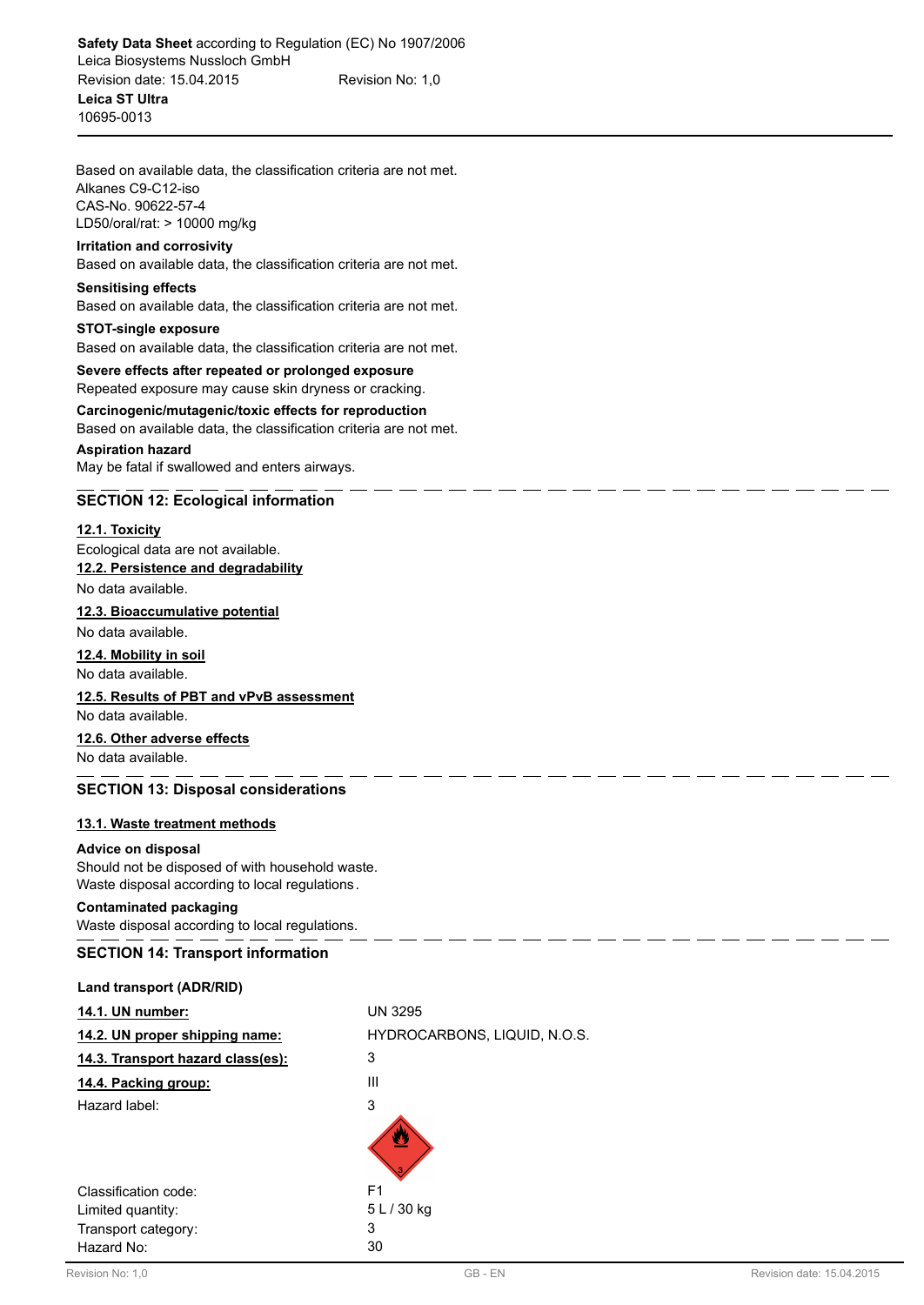| Tunnel restriction code:                                                                                     | D/E                          |
|--------------------------------------------------------------------------------------------------------------|------------------------------|
| Inland waterways transport (ADN)                                                                             |                              |
| 14.1. UN number:                                                                                             | UN 3295                      |
| 14.2. UN proper shipping name:                                                                               | HYDROCARBONS, LIQUID, N.O.S. |
| 14.3. Transport hazard class(es):                                                                            | 3                            |
| 14.4. Packing group:                                                                                         | Ш                            |
| Hazard label:                                                                                                | 3                            |
|                                                                                                              |                              |
| Classification code:                                                                                         | F <sub>1</sub>               |
| Limited quantity:                                                                                            | 5 L / 30 kg                  |
| <b>Marine transport (IMDG)</b>                                                                               |                              |
| 14.1. UN number:                                                                                             | <b>UN 3295</b>               |
| 14.2. UN proper shipping name:                                                                               | HYDROCARBONS, LIQUID, N.O.S. |
| 14.3. Transport hazard class(es):                                                                            | 3                            |
| 14.4. Packing group:                                                                                         | III                          |
| Hazard label:                                                                                                | 3                            |
| Marine pollutant:<br>Limited quantity:                                                                       | <b>No</b><br>5 L / 30 kg     |
| EmS:                                                                                                         | $F-E$ , S-D                  |
| Air transport (ICAO)                                                                                         |                              |
| 14.1. UN number:                                                                                             | UN 3295                      |
| 14.2. UN proper shipping name:                                                                               | HYDROCARBONS, LIQUID, N.O.S. |
| 14.3. Transport hazard class(es):                                                                            | 3                            |
| 14.4. Packing group:                                                                                         | III                          |
| Hazard label:                                                                                                | 3                            |
|                                                                                                              |                              |
| Limited quantity Passenger:                                                                                  | Y344 / 10 L                  |
| IATA-packing instructions - Passenger:                                                                       | 355                          |
| IATA-max. quantity - Passenger:<br>IATA-packing instructions - Cargo:                                        | 60 L<br>366                  |
| IATA-max. quantity - Cargo:                                                                                  | 220 L                        |
| 14.5. Environmental hazards                                                                                  |                              |
| <b>ENVIRONMENTALLY HAZARDOUS:</b>                                                                            | no                           |
| 14.6. Special precautions for user<br>Handle in accordance with good industrial hygiene and safety practice. |                              |
| 14.7. Transport in bulk according to Annex II of MARPOL73/78 and the IBC Code                                |                              |
| The transport takes place only in approved and appropriate packaging.                                        |                              |
| <b>SECTION 15: Regulatory information</b>                                                                    |                              |

# **National regulatory information**

Water contaminating class (D): 1 - slightly water contaminating

. .  $-$ . .